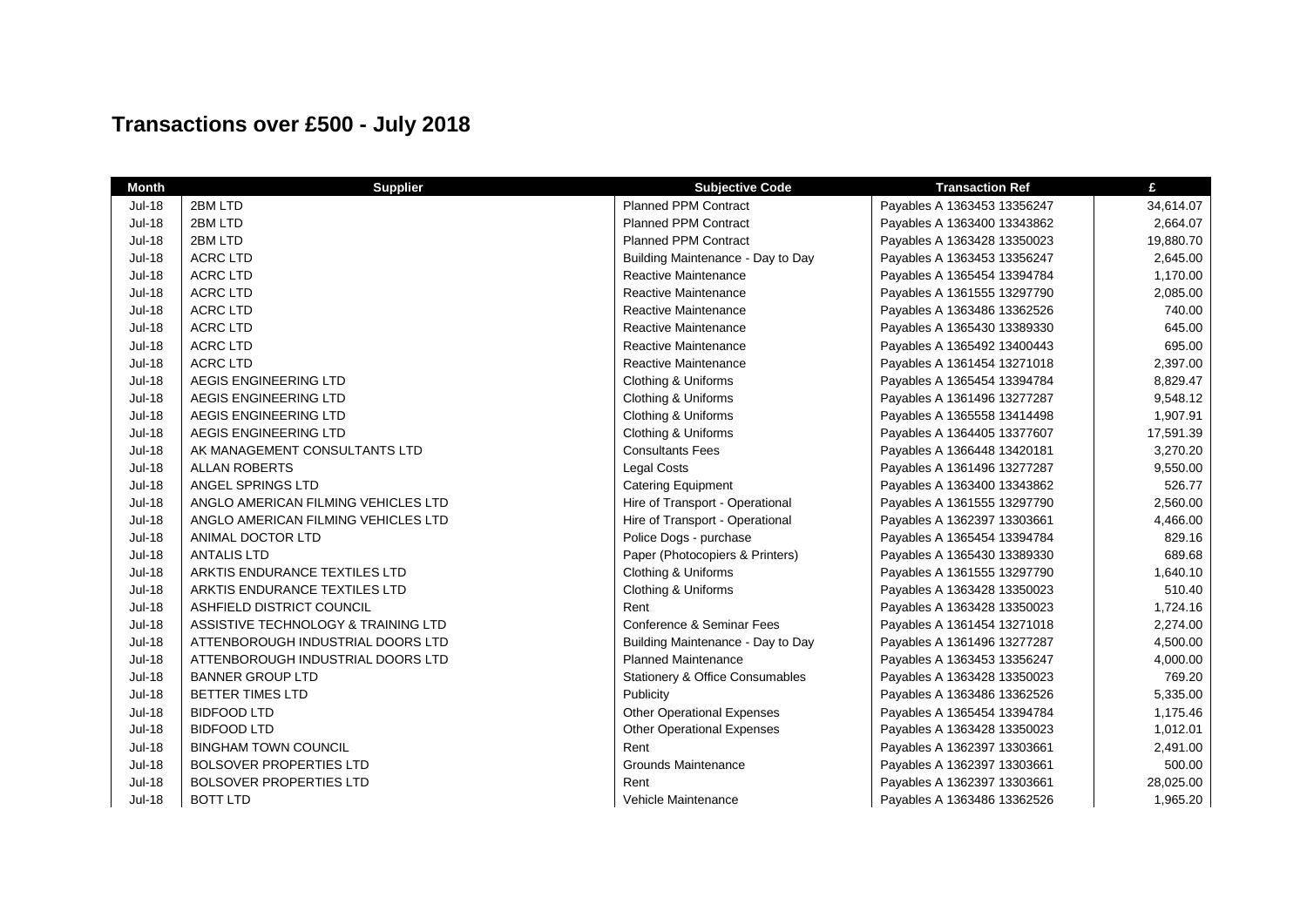| <b>Month</b>  | <b>Supplier</b>                     | <b>Subjective Code</b>                                           | <b>Transaction Ref</b>      | £          |
|---------------|-------------------------------------|------------------------------------------------------------------|-----------------------------|------------|
| <b>Jul-18</b> | <b>BRITISH GAS BUSINESS</b>         | Electricity                                                      | Payables A 1362444 13316472 | 35,565.06  |
| $Jul-18$      | <b>BRITISH GAS BUSINESS</b>         | Electricity                                                      | Payables A 1361454 13271018 | 260,623.98 |
| <b>Jul-18</b> | BRITISH TELECOMMUNICATIONS PLC      | Network Management                                               | Payables A 1364405 13377607 | 52,962.95  |
| <b>Jul-18</b> | <b>BROOK STREET (UK) LTD</b>        | Agency / Temp Staff                                              | Payables A 1365454 13394784 | 8,660.69   |
| <b>Jul-18</b> | <b>BROOK STREET (UK) LTD</b>        | Agency / Temp Staff                                              | Payables A 1360731 13258979 | 9,612.27   |
| <b>Jul-18</b> | <b>BROXTOWE BOROUGH COUNCIL</b>     | Rent                                                             | Payables A 1363486 13362526 | 5,847.75   |
| <b>Jul-18</b> | BT GLOBAL SERVICES                  | Airwave Service Charges                                          | Payables A 1365551 13414269 | 541.66     |
| <b>Jul-18</b> | <b>BTS HOLDINGS PLC</b>             | <b>Network Services</b><br>Maintenance/Consumables Specialist Op | Payables A 1363400 13343862 | 7,345.60   |
| <b>Jul-18</b> | <b>BUDDILTD</b>                     | Equipment                                                        | Payables A 1361496 13277287 | 2,700.00   |
| <b>Jul-18</b> | <b>BUYWORKS LTD</b>                 | <b>Professional Fees</b>                                         | Payables A 1361496 13277287 | 9,517.50   |
| <b>Jul-18</b> | <b>BUYWORKS LTD</b>                 | <b>Professional Fees</b>                                         | Payables A 1360731 13258979 | 20,465.00  |
| <b>Jul-18</b> | <b>BUYWORKS LTD</b>                 | <b>Professional Fees</b>                                         | Payables A 1365430 13389330 | 7,402.50   |
| <b>Jul-18</b> | CAPITA BUSINESS SERVICES LTD        | <b>Hotel Accommodation</b>                                       | Payables A 1362444 13316472 | 7,500.94   |
| <b>Jul-18</b> | CATCH 22 CHARITY LTD                | <b>Other PA Grants</b>                                           | Payables A 1363453 13356247 | 143,820.00 |
| <b>Jul-18</b> | <b>CDW LTD</b>                      | Hardware - purchase                                              | Payables A 1362418 13310100 | 1,549.24   |
| <b>Jul-18</b> | <b>CDW LTD</b>                      | <b>Network Services</b>                                          | Payables A 1362418 13310100 | 1,448.68   |
| <b>Jul-18</b> | <b>CELLEBRITE UK LTD</b>            | Software Licences                                                | Payables A 1362444 13316472 | 73,225.29  |
| <b>Jul-18</b> | <b>CERTAS ENERGY UK LTD</b>         | <b>Diesel</b>                                                    | Payables A 1362397 13303661 | 15,739.50  |
| <b>Jul-18</b> | <b>CERTAS ENERGY UK LTD</b>         | <b>Diesel</b>                                                    | Payables A 1365430 13389330 | 12,521.37  |
| <b>Jul-18</b> | <b>CERTAS ENERGY UK LTD</b>         | Diesel                                                           | Payables A 1363453 13356247 | 12,520.82  |
| <b>Jul-18</b> | <b>CERTAS ENERGY UK LTD</b>         | Diesel                                                           | Payables A 1364405 13377607 | 6,279.62   |
| <b>Jul-18</b> | <b>CERTAS ENERGY UK LTD</b>         | Petrol                                                           | Payables A 1361555 13297790 | 15,278.05  |
| <b>Jul-18</b> | <b>CHARLES FELLOWS SUPPLIES LTD</b> | Clothing & Uniforms                                              | Payables A 1363486 13362526 | 820.00     |
| <b>Jul-18</b> | <b>CHARLES FELLOWS SUPPLIES LTD</b> | Clothing & Uniforms                                              | Payables A 1362418 13310100 | 744.00     |
| <b>Jul-18</b> | CHARLES FELLOWS SUPPLIES LTD        | Clothing & Uniforms                                              | Payables A 1364405 13377607 | 1,080.00   |
| <b>Jul-18</b> | CHAYAH DEVELOPMENT PROJECT LTD      | <b>Grants to Voluntary Bodies</b>                                | Payables A 1362397 13303661 | 12,500.00  |
| <b>Jul-18</b> | <b>CHRISTINE CUTLAND</b>            | <b>Consultants Fees</b>                                          | Payables A 1363453 13356247 | 760.00     |
| <b>Jul-18</b> | <b>CINTRA LTD</b>                   | <b>Interpreters Fees</b>                                         | Payables A 1363400 13343862 | 37,101.25  |
| <b>Jul-18</b> | CK OFFICE SERVICES LTD              | Furniture                                                        | Payables A 1362418 13310100 | 4,322.50   |
| <b>Jul-18</b> | <b>CLEARTONE TELECOMS LTD</b>       | Radio / Airwave - Equipment                                      | Payables A 1363486 13362526 | 735.00     |
| <b>Jul-18</b> | <b>COLLEGE OF POLICING</b>          | <b>External Training Courses</b>                                 | Payables A 1361496 13277287 | 12,319.60  |
| <b>Jul-18</b> | <b>COLLEGE OF POLICING</b>          | <b>External Training Courses</b>                                 | Payables A 1365558 13414498 | 4,160.50   |
| <b>Jul-18</b> | <b>COLLEGE OF POLICING</b>          | <b>External Training Courses</b>                                 | Payables A 1365430 13389330 | 7,779.96   |
| <b>Jul-18</b> | <b>COLLEGE OF POLICING</b>          | <b>External Training Courses</b>                                 | Payables A 1363428 13350023 | 600.00     |
| <b>Jul-18</b> | <b>COONEEN AT WORK LTD</b>          | Clothing & Uniforms                                              | Payables A 1362461 13321686 | 47,244.40  |
| <b>Jul-18</b> | <b>COONEEN AT WORK LTD</b>          | Clothing & Uniforms                                              | Payables A 1363400 13343862 | 2,083.33   |
| <b>Jul-18</b> | <b>CORPORATE IT SYSTEMS LTD</b>     | Software Licences                                                | Payables A 1365430 13389330 | 21,249.75  |
| <b>Jul-18</b> | <b>CORPORATE IT SYSTEMS LTD</b>     | Software Licences                                                | Payables A 1362444 13316472 | 8,499.90   |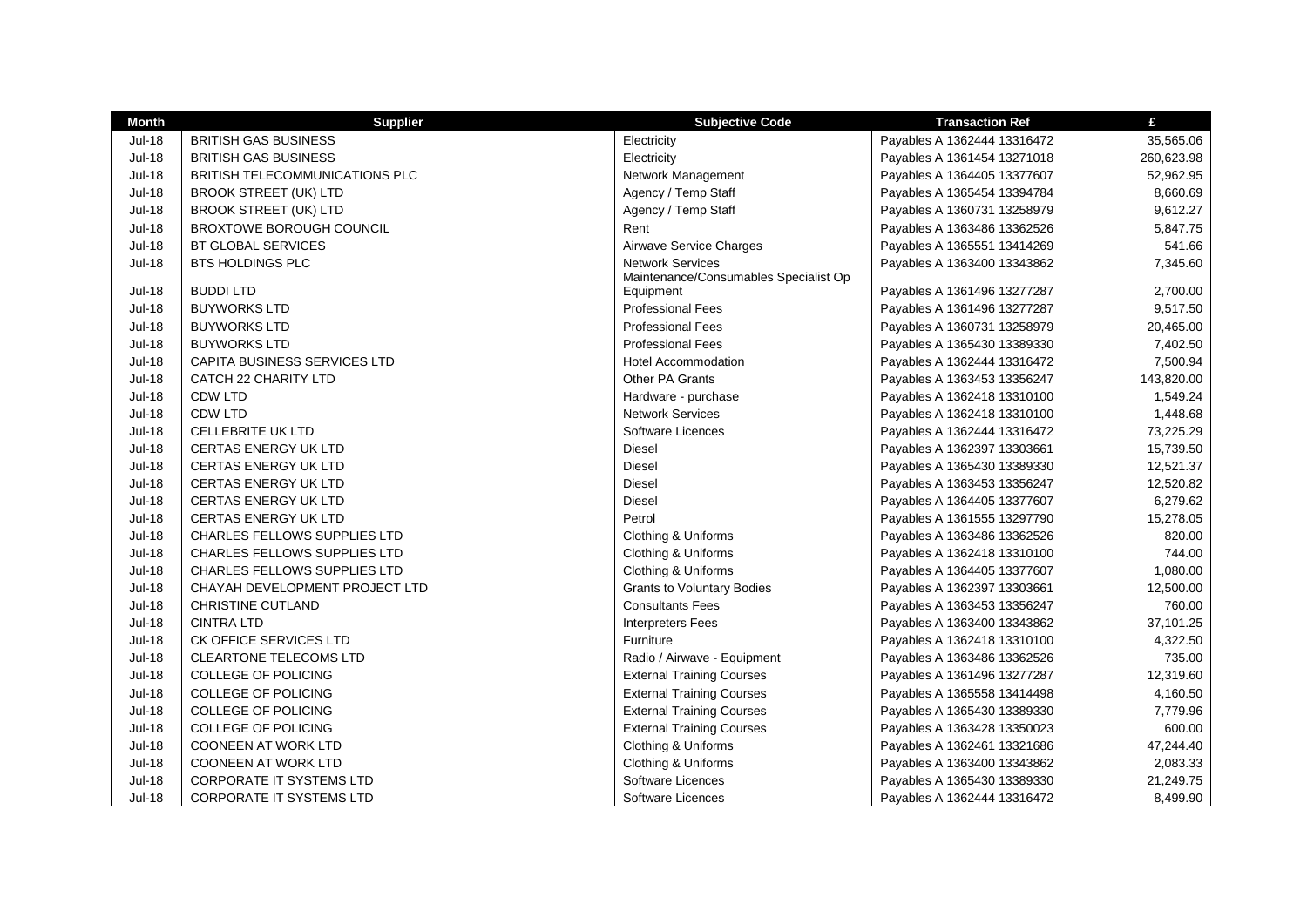| <b>Month</b>  | <b>Supplier</b>                                | <b>Subjective Code</b>               | <b>Transaction Ref</b>      | £         |
|---------------|------------------------------------------------|--------------------------------------|-----------------------------|-----------|
| <b>Jul-18</b> | <b>CREATIVE FLAVOURS</b>                       | <b>Professional Fees</b>             | Payables A 1365492 13400443 | 500.00    |
| <b>Jul-18</b> | <b>CREST PLANNING LTD</b>                      | <b>External Training Courses</b>     | Payables A 1365410 13383484 | 2,200.00  |
| $Jul-18$      | <b>CTMI LTD</b>                                | <b>Consultants Fees</b>              | Payables A 1361555 13297790 | 8,400.00  |
| <b>Jul-18</b> | <b>CUBIC TRANSPORTATION SYSTEMS (ITMS) LTD</b> | <b>Professional Fees</b>             | Payables A 1362397 13303661 | 10,430.70 |
| <b>Jul-18</b> | CURIOUS TURTLE PROFESSIONAL VIDEO              | <b>External Training Courses</b>     | Payables A 1361496 13277287 | 9,750.00  |
| <b>Jul-18</b> | D.TEC INTERNATIONAL LTD                        | <b>Professional Fees</b>             | Payables A 1365558 13414498 | 930.00    |
| <b>Jul-18</b> | DATA PRO IT LTD                                | Other IT Costs                       | Payables A 1363453 13356247 | 529.50    |
| <b>Jul-18</b> | DATA PRO IT LTD                                | Other IT Costs                       | Payables A 1365492 13400443 | 722.85    |
| <b>Jul-18</b> | DATA PRO IT LTD                                | Other IT Costs                       | Payables A 1363428 13350023 | 782.43    |
| <b>Jul-18</b> | DATA PRO IT LTD                                | Other IT Costs                       | Payables A 1361454 13271018 | 2,104.00  |
| <b>Jul-18</b> | DAVID TYME                                     | <b>Legal Costs</b>                   | Payables A 1360731 13258979 | 593.89    |
| <b>Jul-18</b> | DFP SERVICES LTD                               | <b>Planned PPM Contract</b>          | Payables A 1361496 13277287 | 1,316.78  |
| <b>Jul-18</b> | <b>EAST MIDLANDS RFCA</b>                      | Hire of Rooms/Premises               | Payables A 1362461 13321686 | 3,400.00  |
| Jul-18        | <b>EAST MIDLANDS SPECIAL OPERATIONS UNIT</b>   | <b>External Training Courses</b>     | Payables A 1361415 13264867 | 1,923.48  |
| <b>Jul-18</b> | EASTERN SHIRES PURCHASING ORGANISATION         | <b>Catering Equipment</b>            | Payables A 1365430 13389330 | 616.00    |
| <b>Jul-18</b> | EDF ENERGY CUSTOMERS PLC                       | Electricity                          | Payables A 1363486 13362526 | 26,432.03 |
| <b>Jul-18</b> | EDF ENERGY CUSTOMERS PLC                       | Electricity                          | Payables A 1363400 13343862 | 20,686.44 |
| <b>Jul-18</b> | EDF ENERGY CUSTOMERS PLC                       | Electricity                          | Payables A 1363428 13350023 | 651.84    |
| <b>Jul-18</b> | ELLIOTT GROUP LTD                              | Hire of Rooms/Premises               | Payables A 1363453 13356247 | 1,701.52  |
| <b>Jul-18</b> | ENTERPRISE RENT-A-CAR (UK) LTD                 | Hire of Transport - Operational      | Payables A 1365454 13394784 | 4,053.77  |
| <b>Jul-18</b> | <b>ENVIRONTEC LTD</b>                          | Asbestos Planned                     | Payables A 1362461 13321686 | 2,250.00  |
| <b>Jul-18</b> | EPPERSTONE RIFLE RANGE                         | Electricity                          | Payables A 1360731 13258979 | 915.14    |
|               |                                                | Mobile Phone Call Charges & Contract |                             |           |
| <b>Jul-18</b> | EVERYTHING EVERYWHERE LTD                      | Cost                                 | Payables A 1362516 13337865 | 10,555.85 |
| <b>Jul-18</b> | <b>EXPERIAN LTD</b>                            | <b>Professional Fees</b>             | Payables A 1365430 13389330 | 4,011.24  |
| <b>Jul-18</b> | <b>EXPERIAN LTD</b>                            | Searches                             | Payables A 1361555 13297790 | 13,161.54 |
| Jul-18        | <b>FAIRACRE SERVICES</b>                       | Building Maintenance - Day to Day    | Payables A 1362397 13303661 | 828.97    |
| <b>Jul-18</b> | <b>FEARLESS YOUTH ASSOCIATION LTD</b>          | <b>Crime Prevention Equipment</b>    | Payables A 1365410 13383484 | 7,500.00  |
| <b>Jul-18</b> | <b>FIREBRAND TRAINING LTD</b>                  | <b>External Training Courses</b>     | Payables A 1363400 13343862 | 8,785.00  |
| <b>Jul-18</b> | <b>GARRAN LOCKERS LTD</b>                      | Fixtures & Fittings                  | Payables A 1363453 13356247 | 555.00    |
| <b>Jul-18</b> | <b>GARRAN LOCKERS LTD</b>                      | Furniture                            | Payables A 1364405 13377607 | 1,667.91  |
| <b>Jul-18</b> | <b>GARRAN LOCKERS LTD</b>                      | <b>Planned Maintenance</b>           | Payables A 1364405 13377607 | 6,381.00  |
| <b>Jul-18</b> | <b>GEDLING BOROUGH COUNCIL</b>                 | Rent                                 | Payables A 1363486 13362526 | 4,000.00  |
| <b>Jul-18</b> | <b>GEDLING BOROUGH COUNCIL</b>                 | Rent                                 | Payables A 1363453 13356247 | 5,000.00  |
| <b>Jul-18</b> | GEO HANSON & SONS HUCKNALL LTD                 | <b>Planned Maintenance</b>           | Payables A 1363428 13350023 | 2,834.40  |
| <b>Jul-18</b> | <b>GET SAFE ONLINE LTD</b>                     | <b>Other Operational Expenses</b>    | Payables A 1363486 13362526 | 9,000.00  |
| <b>Jul-18</b> | <b>GINGERS OF NOTTINGHAM LTD</b>               | <b>Contract Catering</b>             | Payables A 1365430 13389330 | 530.00    |
| <b>Jul-18</b> | <b>GO 2 TELECOM LTD</b>                        | <b>Other Operational Expenses</b>    | Payables A 1363453 13356247 | 803.15    |
| $Jul-18$      | <b>HAMPSONS RECOVERY</b>                       | <b>Vehicle Recovery Costs</b>        | Payables A 1363486 13362526 | 1,172.40  |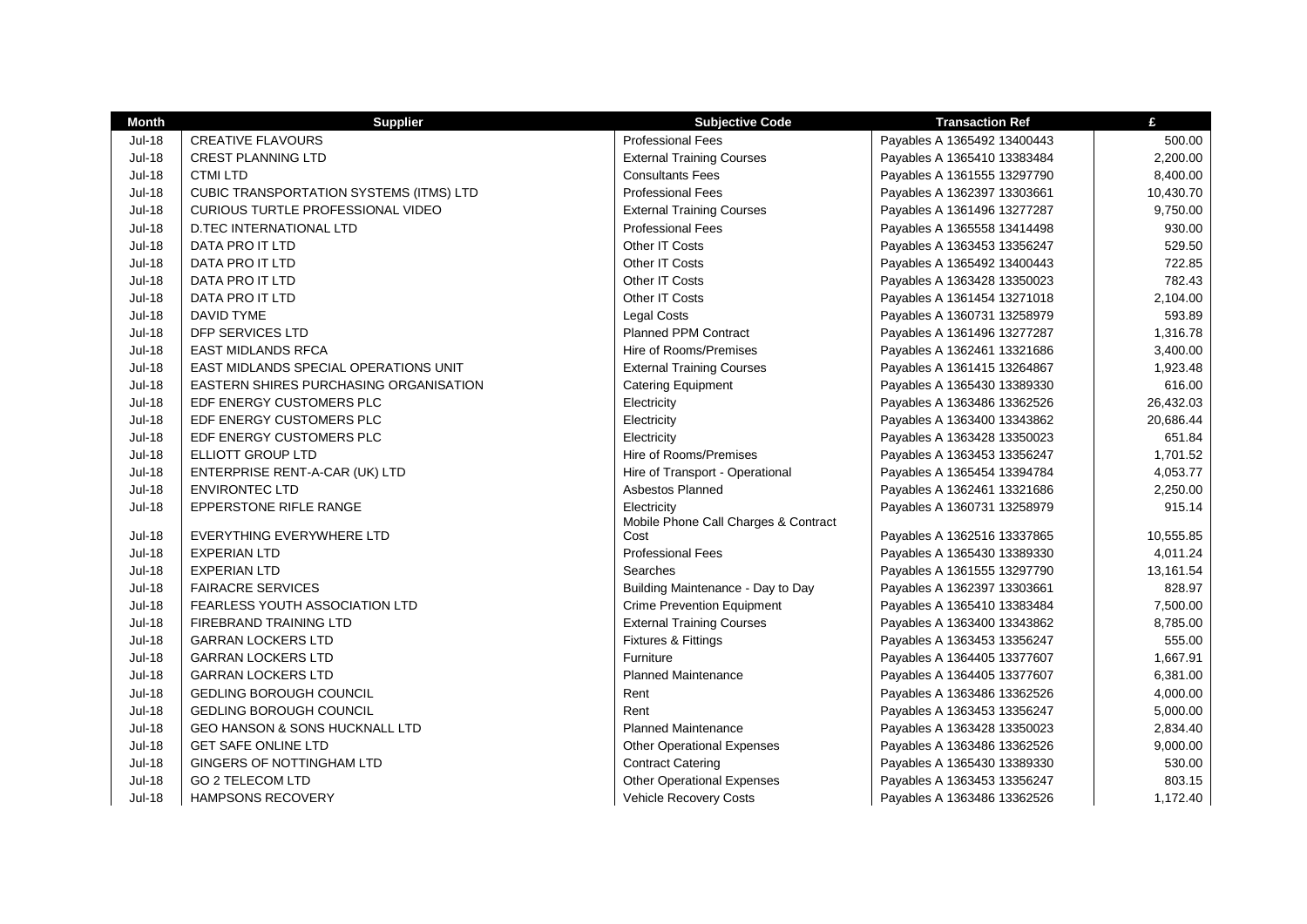| Month         | <b>Supplier</b>                                                                | <b>Subjective Code</b>             | <b>Transaction Ref</b>      | £         |
|---------------|--------------------------------------------------------------------------------|------------------------------------|-----------------------------|-----------|
| <b>Jul-18</b> | <b>HARMLESS CIC</b>                                                            | <b>Crime Prevention Equipment</b>  | Payables A 1365410 13383484 | 24,759.00 |
| <b>Jul-18</b> | HAYS SPECIALIST RECRUITMENT LTD                                                | Agency / Temp Staff                | Payables A 1363400 13343862 | 1,414.90  |
| <b>Jul-18</b> | HAYS SPECIALIST RECRUITMENT LTD                                                | Agency / Temp Staff                | Payables A 1362516 13337865 | 1,414.90  |
| <b>Jul-18</b> | HAYS SPECIALIST RECRUITMENT LTD                                                | Agency / Temp Staff                | Payables A 1361454 13271018 | 1,131.92  |
| <b>Jul-18</b> | <b>HAYS SPECIALIST RECRUITMENT LTD</b>                                         | <b>Professional Fees</b>           | Payables A 1361555 13297790 | 550.00    |
| <b>Jul-18</b> | HAZELBANK MEDICOLEGAL SERVICES                                                 | <b>Witness Expenses</b>            | Payables A 1362461 13321686 | 4,226.00  |
| <b>Jul-18</b> | <b>HEAD LIGHT LTD</b>                                                          | <b>Professional Fees</b>           | Payables A 1364405 13377607 | 2,750.00  |
| <b>Jul-18</b> | <b>HOME OFFICE</b>                                                             | <b>Electronic Forensics</b>        | Payables A 1361415 13264867 | 37,140.43 |
| <b>Jul-18</b> | <b>IMARA</b>                                                                   | <b>Grants to Voluntary Bodies</b>  | Payables A 1361496 13277287 | 4,085.00  |
| <b>Jul-18</b> | <b>IMARA</b>                                                                   | Other PA Grants                    | Payables A 1364405 13377607 | 6,019.99  |
| <b>Jul-18</b> | <b>INFORMATION BY DESIGN LTD</b><br>INTERNATIONAL INFORMATION SYSTEMS SECURITY | Specific Grants awarded            | Payables A 1364405 13377607 | 7,998.25  |
| <b>Jul-18</b> | CERTIFICATION CONSORTIUM LTD                                                   | <b>External Training Courses</b>   | Payables A 1360731 13258979 | 2,672.00  |
| <b>Jul-18</b> | <b>IRON MOUNTAIN (UK) LTD</b>                                                  | Storage                            | Payables A 1363486 13362526 | 3,641.80  |
| <b>Jul-18</b> | <b>ISAS</b>                                                                    | <b>Grants to Voluntary Bodies</b>  | Payables A 1363453 13356247 | 33,524.00 |
| <b>Jul-18</b> | <b>ISAS</b>                                                                    | Other PA Grants                    | Payables A 1363453 13356247 | 58,374.00 |
| <b>Jul-18</b> | JACKSON LIFT SERVICES LTD                                                      | Reactive Maintenance               | Payables A 1361555 13297790 | 616.00    |
| <b>Jul-18</b> | JACKSONS RECOVERY LTD                                                          | <b>Vehicle Recovery Costs</b>      | Payables A 1362444 13316472 | 8,519.00  |
| <b>Jul-18</b> | <b>JNE SECURITY LTD</b>                                                        | <b>Professional Fees</b>           | Payables A 1363486 13362526 | 747.45    |
| <b>Jul-18</b> | <b>JOHN SUTHERLAND</b>                                                         | Conference & Seminar Fees          | Payables A 1362418 13310100 | 500.00    |
| <b>Jul-18</b> | <b>JSE CONTRACT SERVICES LTD</b>                                               | <b>Grounds Maintenance</b>         | Payables A 1363486 13362526 | 1,715.00  |
| <b>Jul-18</b> | JSE CONTRACT SERVICES LTD                                                      | Grounds Maintenance                | Payables A 1361415 13264867 | 1,285.00  |
| <b>Jul-18</b> | KIER BUSINESS SERVICES LTD                                                     | <b>Professional Fees</b>           | Payables A 1365454 13394784 | 8,927.00  |
| <b>Jul-18</b> | KINGS SECURITY SYSTEMS LTD                                                     | Reactive Maintenance               | Payables A 1365454 13394784 | 680.00    |
| <b>Jul-18</b> | KINGS SECURITY SYSTEMS LTD                                                     | <b>Reactive Maintenance</b>        | Payables A 1361555 13297790 | 2,250.00  |
| <b>Jul-18</b> | KINGS SECURITY SYSTEMS LTD                                                     | Reactive Maintenance               | Payables A 1363486 13362526 | 1,335.20  |
| <b>Jul-18</b> | KONICA MINOLTA BUSINESS SOLUTIONS (UK) LTD                                     | Photocopier Machines Running Costs | Payables A 1365454 13394784 | 1,473.99  |
| <b>Jul-18</b> | <b>MACOI LTD</b>                                                               | Furniture                          | Payables A 1365430 13389330 | 585.50    |
| <b>Jul-18</b> | <b>MATTHEW BOWRING</b>                                                         | Police Dogs - purchase             | Payables A 1362461 13321686 | 1,200.00  |
| <b>Jul-18</b> | MICHAEL PAGE INTERNATIONAL RECRUITMENT                                         | Agency / Temp Staff                | Payables A 1362444 13316472 | 2,041.75  |
| <b>Jul-18</b> | MICHAEL PAGE INTERNATIONAL RECRUITMENT                                         | <b>Consultants Fees</b>            | Payables A 1361555 13297790 | 11,890.20 |
| <b>Jul-18</b> | MICHAEL PAGE INTERNATIONAL RECRUITMENT                                         | <b>Consultants Fees</b>            | Payables A 1365430 13389330 | 3,963.40  |
| <b>Jul-18</b> | MICHAEL PAGE INTERNATIONAL RECRUITMENT                                         | <b>Professional Fees</b>           | Payables A 1365454 13394784 | 2,041.75  |
| <b>Jul-18</b> | MICHAEL PAGE INTERNATIONAL RECRUITMENT                                         | <b>Professional Fees</b>           | Payables A 1365430 13389330 | 1,633.40  |
| <b>Jul-18</b> | MICHAEL PAGE INTERNATIONAL RECRUITMENT                                         | <b>Professional Fees</b>           | Payables A 1362516 13337865 | 2,041.75  |
| <b>Jul-18</b> | <b>MICRO SYSTEMATION LTD</b>                                                   | Software Licences                  | Payables A 1363428 13350023 | 13,722.75 |
| <b>Jul-18</b> | MIS FUEL MONITORING LTD                                                        | Software - purchase                | Payables A 1363453 13356247 | 1,155.00  |
| <b>Jul-18</b> | <b>MIVEN LTD</b>                                                               | Service Charge                     | Payables A 1361555 13297790 | 92,821.38 |
| <b>Jul-18</b> | <b>MIVEN LTD</b>                                                               | Service Charge                     | Payables A 1361415 13264867 | 3,375.00  |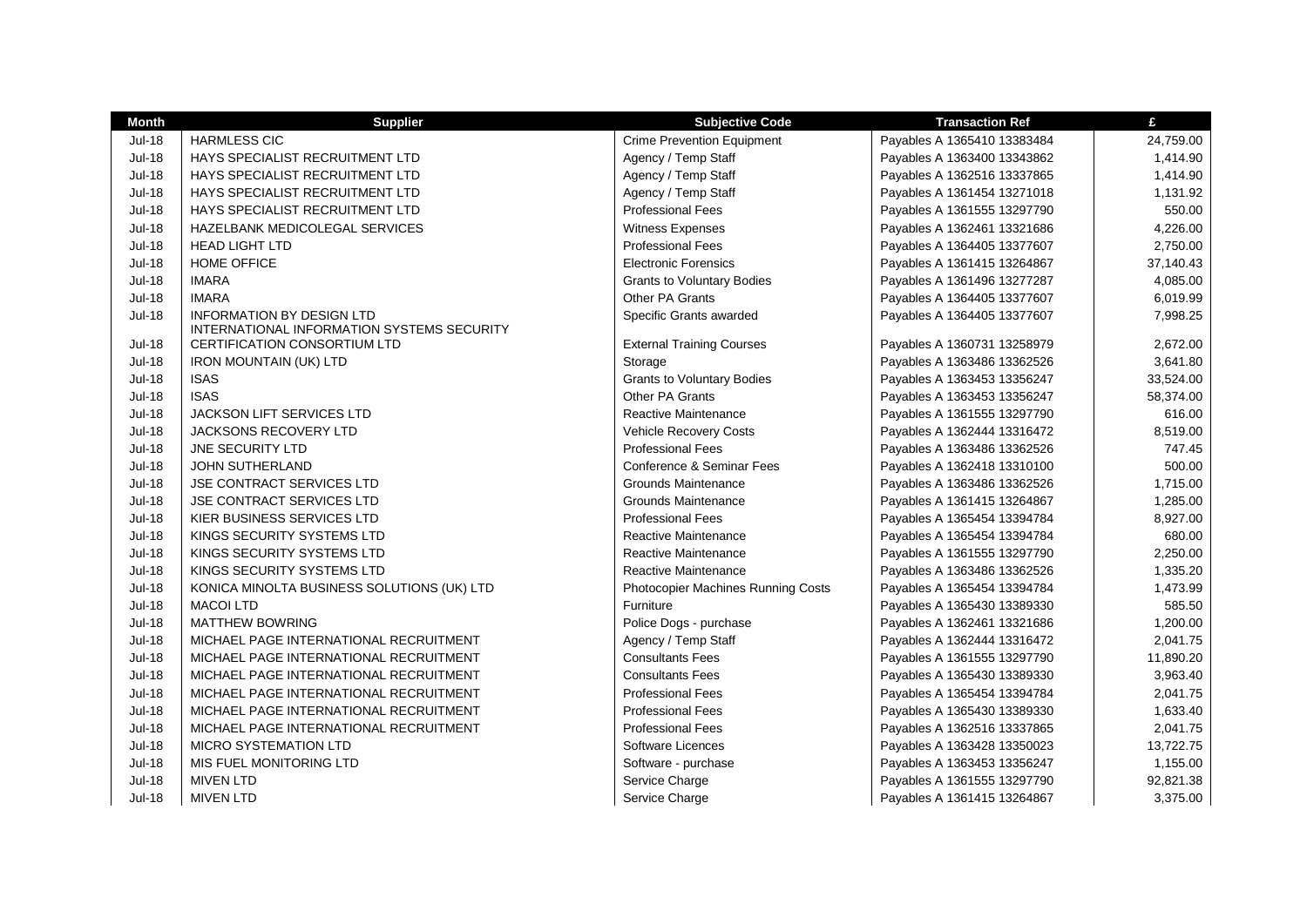| <b>Month</b>  | <b>Supplier</b>                                       | <b>Subjective Code</b>                  | <b>Transaction Ref</b>      | £          |
|---------------|-------------------------------------------------------|-----------------------------------------|-----------------------------|------------|
| Jul-18        | <b>MLL TELECOM</b>                                    | Network Management                      | Payables A 1366448 13420181 | 18,463.00  |
| <b>Jul-18</b> | MOTOR ACCIDENT PROTECTION SERVICES LTD                | <b>Legal Costs</b>                      | Payables A 1361496 13277287 | 9,409.41   |
| <b>Jul-18</b> | NATIONAL MONITORING                                   | Covert Alarms Installation & Monitoring | Payables A 1360731 13258979 | 4,110.36   |
| <b>Jul-18</b> | <b>NIELSEN CHEMICALS</b>                              | Vehicle Cleaning                        | Payables A 1363453 13356247 | 601.64     |
| <b>Jul-18</b> | NMK BUSINESS SOLUTIONS LTD                            | <b>Professional Fees</b>                | Payables A 1363453 13356247 | 2,175.00   |
| <b>Jul-18</b> | NOTTINGHAM CITY COUNCIL                               | <b>Other PA Grants</b>                  | Payables A 1364405 13377607 | 856,995.00 |
| <b>Jul-18</b> | NOTTINGHAMSHIRE COUNTY COUNCIL                        | Other Insurance                         | Payables A 1365492 13400443 | 940.00     |
| <b>Jul-18</b> | NOTTINGHAMSHIRE SEXUAL VIOLENCE SUPPORT SERVICES      | <b>Other PA Grants</b>                  | Payables A 1364405 13377607 | 83,647.68  |
| <b>Jul-18</b> | <b>OPTIONS</b>                                        | <b>External Catering</b>                | Payables A 1366448 13420181 | 1,341.60   |
| <b>Jul-18</b> | ORBIS PROTECT LTD                                     | <b>Contract Cleaning</b>                | Payables A 1363486 13362526 | 825.00     |
| <b>Jul-18</b> | ORBIS PROTECT LTD                                     | Damage to Property / Boarding Up        | Payables A 1364405 13377607 | 500.00     |
| <b>Jul-18</b> | <b>ORBIS PROTECT LTD</b>                              | Vehicle Cleaning                        | Payables A 1363486 13362526 | 2,940.00   |
| <b>Jul-18</b> | ORBIS PROTECT LTD                                     | <b>Decontamination Costs</b>            | Payables A 1363486 13362526 | 2,491.98   |
| <b>Jul-18</b> | <b>OXFORD UNIVERSITY PRESS</b>                        | <b>Books &amp; Publications</b>         | Payables A 1364405 13377607 | 675.00     |
| <b>Jul-18</b> | PARK PLACE TECHNOLOGIES LTD                           | Hardware - purchase                     | Payables A 1362516 13337865 | 8,564.82   |
| <b>Jul-18</b> | PATRA INCORPORATING ACDA                              | <b>Crime Prevention Equipment</b>       | Payables A 1361555 13297790 | 5,000.00   |
| <b>Jul-18</b> | PERSONNEL HYGIENE SERVICES LTD                        | Fixtures & Fittings                     | Payables A 1365430 13389330 | 634.91     |
| <b>Jul-18</b> | PERSONNEL HYGIENE SERVICES LTD                        | <b>Planned PPM Contract</b>             | Payables A 1365430 13389330 | 1,318.83   |
| <b>Jul-18</b> | PERSONNEL HYGIENE SERVICES LTD                        | <b>Planned PPM Contract</b>             | Payables A 1363453 13356247 | 2,912.40   |
| <b>Jul-18</b> | PERSONNEL HYGIENE SERVICES LTD                        | <b>Planned PPM Contract</b>             | Payables A 1363400 13343862 | 1,621.00   |
| <b>Jul-18</b> | PLASTIC ONLINE LTD                                    | Hardware - purchase                     | Payables A 1363453 13356247 | 669.00     |
| <b>Jul-18</b> | POLICE AND CRIME COMMISSIONER FOR DERBYSHIRE          | <b>Legal Costs</b>                      | Payables A 1362444 13316472 | 1,526.00   |
| <b>Jul-18</b> | POLICE AND CRIME COMMISSIONER FOR LEICESTERSHIRE      | <b>Other Partnerships</b>               | Payables A 1362397 13303661 | 625.00     |
| <b>Jul-18</b> | POLICE AND CRIME COMMISSIONER FOR LEICESTERSHIRE      | <b>Other Partnerships</b>               | Payables A 1362516 13337865 | 14,191.12  |
| <b>Jul-18</b> | POLICE AND CRIME COMMISSIONER FOR LEICESTERSHIRE      | <b>Other Partnerships</b>               | Payables A 1362418 13310100 | 12,000.00  |
| <b>Jul-18</b> | POLICE AND CRIME COMMISSIONER FOR LINCOLNSHIRE        | Clothing & Uniforms                     | Payables A 1363453 13356247 | 1,901.92   |
| <b>Jul-18</b> | POLICE AND CRIME COMMISSIONER FOR LINCOLNSHIRE        | <b>Professional Fees</b>                | Payables A 1362444 13316472 | 94,675.60  |
| <b>Jul-18</b> | POLICE AND CRIME COMMISSIONER FOR NORTHAMPTONSHIRE    | Other Partnerships                      | Payables A 1365430 13389330 | 336,992.88 |
| <b>Jul-18</b> | POLICE AND CRIME COMMISSIONER FOR SOUTH YORKSHIRE     | <b>External Training Courses</b>        | Payables A 1365454 13394784 | 2,088.00   |
| <b>Jul-18</b> | POLICE AND CRIME COMMISSIONER FOR WEST MERCIA         | <b>External Training Courses</b>        | Payables A 1361496 13277287 | 4,400.00   |
| <b>Jul-18</b> | POLICE CRIME PREVENTION INITIATIVES LTD               | <b>Professional Fees</b>                | Payables A 1363428 13350023 | 528.00     |
| <b>Jul-18</b> | POLICE SUPERINTENDENTS ASSOCIATION OF ENGLAND & WALES | Insurance ACPO/Supers Legal Protection  | Payables A 1362444 13316472 | 13,156.00  |
| <b>Jul-18</b> | PREMIER PETS HOTEL                                    | Police Dogs - purchase                  | Payables A 1362444 13316472 | 2,191.22   |
| <b>Jul-18</b> | PREMIER PETS HOTEL                                    | Police Dogs - purchase                  | Payables A 1365492 13400443 | 2,329.97   |
| <b>Jul-18</b> | PROACTIS LTD                                          | Web Infrastructure                      | Payables A 1361555 13297790 | 6,325.00   |
| <b>Jul-18</b> | <b>PROCESS EVOLUTION LTD</b>                          | <b>Professional Fees</b>                | Payables A 1365430 13389330 | 6,930.00   |
| <b>Jul-18</b> | R GERAGHTY                                            | <b>Professional Fees</b>                | Payables A 1360731 13258979 | 583.33     |
| <b>Jul-18</b> | RACHEL INESON                                         | <b>Witness Expenses</b>                 | Payables A 1360731 13258979 | 927.91     |
| <b>Jul-18</b> | <b>RAPID RACKING</b>                                  | <b>Planned Maintenance</b>              | Payables A 1363453 13356247 | 4.123.00   |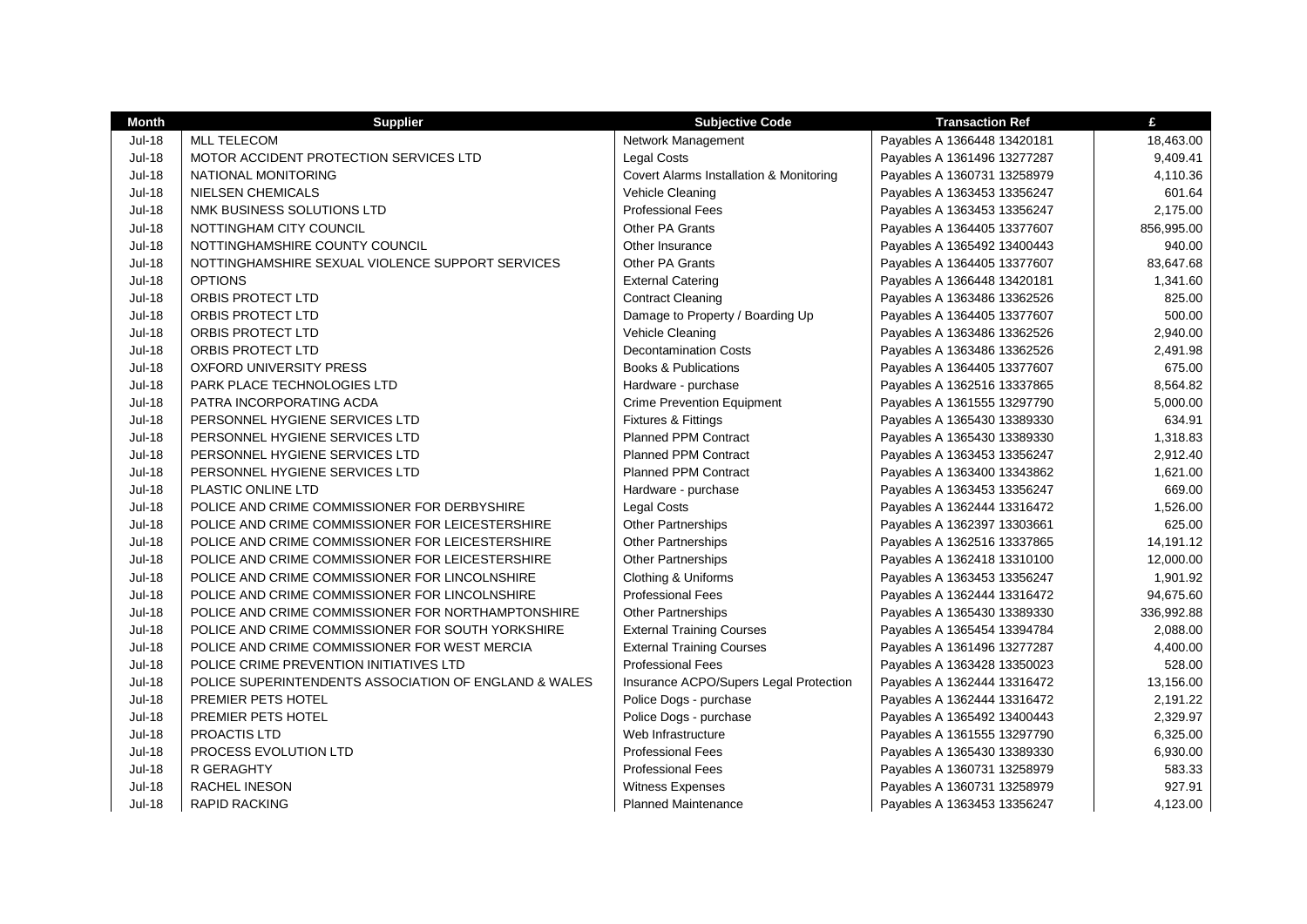| <b>Month</b>  | <b>Supplier</b>                                         | <b>Subjective Code</b>                                                         | <b>Transaction Ref</b>      | £         |
|---------------|---------------------------------------------------------|--------------------------------------------------------------------------------|-----------------------------|-----------|
| <b>Jul-18</b> | <b>RECIPERO LTD</b>                                     | <b>PNC Costs</b>                                                               | Payables A 1361496 13277287 | 8,065.29  |
| <b>Jul-18</b> | RELIANCE HIGH TECH LTD                                  | <b>Annual Servicing</b>                                                        | Payables A 1365558 13414498 | 2,242.83  |
| <b>Jul-18</b> | RELIANCE HIGH TECH LTD                                  | <b>Annual Servicing</b>                                                        | Payables A 1361415 13264867 | 2,242.83  |
| <b>Jul-18</b> | RELIANCE HIGH TECH LTD                                  | Reactive Maintenance                                                           | Payables A 1361496 13277287 | 1,398.30  |
| <b>Jul-18</b> | RELIANCE HIGH TECH LTD                                  | Reactive Maintenance                                                           | Payables A 1361555 13297790 | 1,537.50  |
| <b>Jul-18</b> | REVEAL MEDIA LTD                                        | Other IT Costs                                                                 | Payables A 1362418 13310100 | 588.00    |
| <b>Jul-18</b> | RICHFORD MOTOR SERVICES LTD                             | <b>Vehicle Recovery Costs</b>                                                  | Payables A 1361415 13264867 | 7,582.28  |
| <b>Jul-18</b> | ROYAL MAIL GROUP PLC                                    | Postage Costs                                                                  | Payables A 1365454 13394784 | 5,702.75  |
| <b>Jul-18</b> | ROYAL MAIL GROUP PLC                                    | Postage Costs                                                                  | Payables A 1361555 13297790 | 3,518.37  |
| <b>Jul-18</b> | ROYAL MAIL GROUP PLC                                    | Postage Costs                                                                  | Payables A 1363400 13343862 | 5,050.42  |
| <b>Jul-18</b> | <b>SALLIE MELLORS</b>                                   | <b>Witness Expenses</b>                                                        | Payables A 1362397 13303661 | 897.71    |
| <b>Jul-18</b> | SAMANTHA LEEK                                           | <b>Legal Costs</b>                                                             | Payables A 1361496 13277287 | 600.00    |
| <b>Jul-18</b> | <b>SECOND ELEMENT LTD</b>                               | <b>Annual Servicing</b>                                                        | Payables A 1361555 13297790 | 1,487.00  |
| <b>Jul-18</b> | <b>SECOND ELEMENT LTD</b>                               | <b>Annual Servicing</b>                                                        | Payables A 1365558 13414498 | 1,487.00  |
| <b>Jul-18</b> | SHB HIRE LTD                                            | Hire of Transport - Operational                                                | Payables A 1362461 13321686 | 1,410.09  |
| <b>Jul-18</b> | <b>SHRED STATION LTD</b>                                | Waste Disposal                                                                 | Payables A 1366448 13420181 | 752.45    |
| <b>Jul-18</b> | SIR A & LADY RA AYNSLEY-GREEN CONSULTING                | Publicity                                                                      | Payables A 1361496 13277287 | 1,096.59  |
| <b>Jul-18</b> | <b>SLATER ELECTRICAL SERVICES LTD</b>                   | Hardware - purchase                                                            | Payables A 1363486 13362526 | 688.00    |
| <b>Jul-18</b> | SLATER ELECTRICAL SERVICES LTD                          | Reactive Maintenance                                                           | Payables A 1365558 13414498 | 557.59    |
| <b>Jul-18</b> | SOFTWARE BOX LTD                                        | Software Licences                                                              | Payables A 1361454 13271018 | 22,053.66 |
| <b>Jul-18</b> | SOLO SERVICE GROUP LTD                                  | <b>Contract Cleaning</b>                                                       | Payables A 1363428 13350023 | 52,729.00 |
| <b>Jul-18</b> | SOLOS CONSULTANTS LTD                                   | <b>Professional Fees</b>                                                       | Payables A 1360731 13258979 | 842.55    |
| <b>Jul-18</b> | SOUND CULTURE LTD                                       | <b>Professional Fees</b>                                                       | Payables A 1361555 13297790 | 4,500.00  |
| <b>Jul-18</b> | SPARROW RECOVERY                                        | <b>Vehicle Recovery Costs</b>                                                  | Payables A 1363453 13356247 | 1,510.80  |
| <b>Jul-18</b> | SPECIALIST COMPUTER CENTRES PLC                         | Hardware - purchase                                                            | Payables A 1362397 13303661 | 3,221.22  |
| <b>Jul-18</b> | SPECIALIST COMPUTER CENTRES PLC                         | Hardware - purchase                                                            | Payables A 1365430 13389330 | 1,244.67  |
| <b>Jul-18</b> | SPECIALIST COMPUTER CENTRES PLC                         | Other IT Costs                                                                 | Payables A 1362397 13303661 | 4,954.70  |
| <b>Jul-18</b> | SPECIALIST COMPUTER CENTRES PLC                         | Other IT Costs                                                                 | Payables A 1362418 13310100 | 5,366.48  |
| <b>Jul-18</b> | SPECIALIST COMPUTER CENTRES PLC                         | Other IT Costs                                                                 | Payables A 1364405 13377607 | 800.70    |
| <b>Jul-18</b> | SPECIALIST COMPUTER CENTRES PLC                         | Other IT Costs                                                                 | Payables A 1361454 13271018 | 848.22    |
| <b>Jul-18</b> | STEPHANIE SYMONS                                        | <b>Witness Expenses</b>                                                        | Payables A 1363486 13362526 | 546.57    |
| <b>Jul-18</b> | SUNTOP BOARDING KENNELS                                 | Police Dogs - Feed/kennelling/vets                                             | Payables A 1362397 13303661 | 6,570.00  |
| <b>Jul-18</b> | <b>T &amp; S HEATING LTD</b>                            | Building Maintenance - Day to Day                                              | Payables A 1365410 13383484 | 1,002.69  |
| <b>Jul-18</b> | <b>T &amp; S HEATING LTD</b>                            | Planned Mechanical & Engineering Works<br>Mobile Phone Call Charges & Contract | Payables A 1361516 13282760 | 1,307.00  |
| <b>Jul-18</b> | TELEPHONE TECHNOLOGY LTD                                | Cost                                                                           | Payables A 1361496 13277287 | 1,586.40  |
| <b>Jul-18</b> | THE APPROPRIATE ADULT SERVICE LTD                       | <b>Professional Fees</b>                                                       | Payables A 1365430 13389330 | 3,015.50  |
| <b>Jul-18</b> | THE MOWER SHOP LTD                                      | Grounds Maintenance                                                            | Payables A 1363486 13362526 | 2,525.42  |
| <b>Jul-18</b> | THE NATIONAL ASSOCIATION FOR PEOPLE ABUSED IN CHILDHOOD | <b>External Training Courses</b>                                               | Payables A 1361415 13264867 | 2,250.00  |